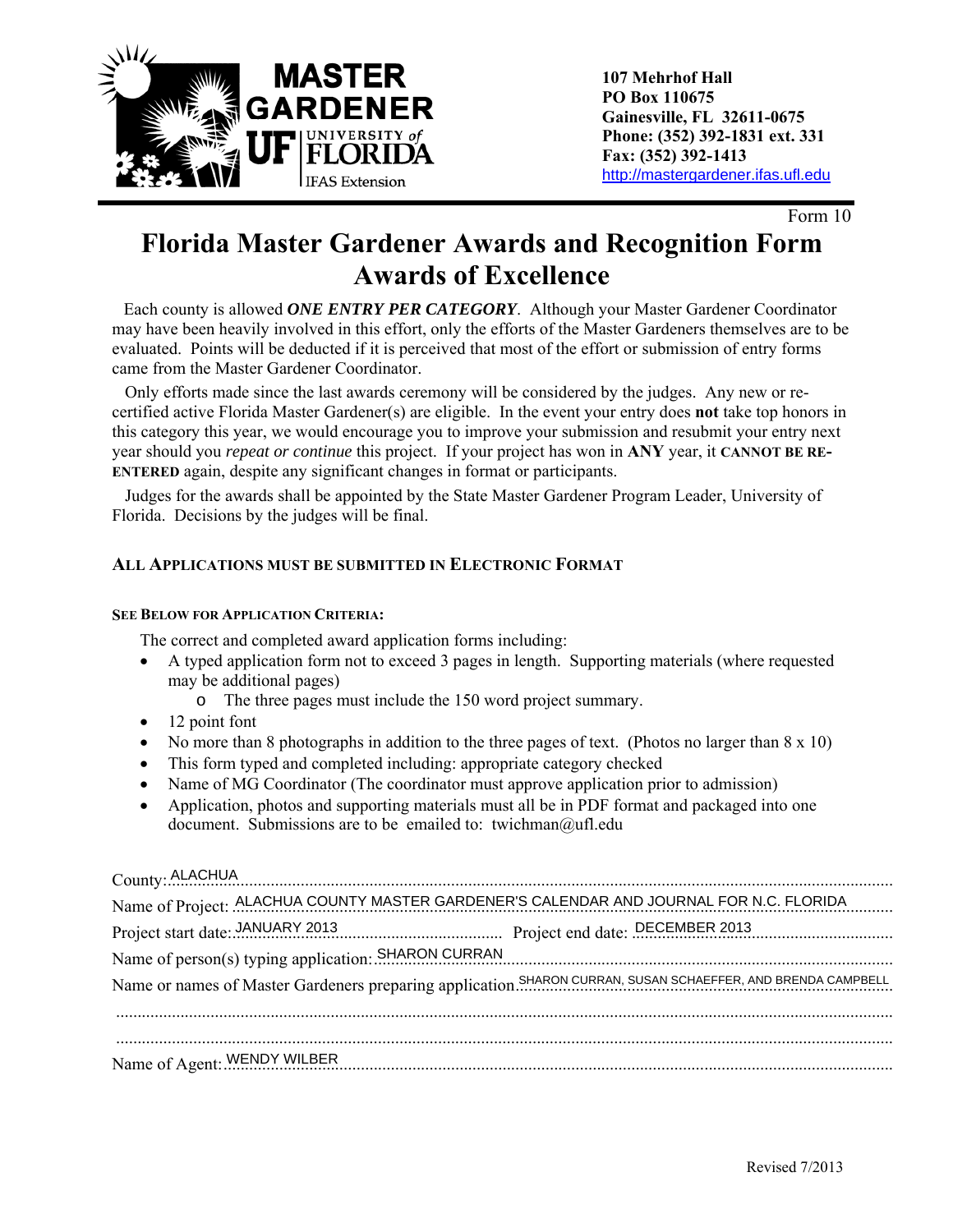CATEGORY: **Indicate only one category per entry form.** Y*ou must assign your entry to a specific category to be considered for an award in that category.* **Entries are limited to the categories indicated below.**

- 
- 
- Form 12 Demonstration Garden Form 19 Service to 4-H and other youth<br>Form 13 Educational Materials Development Form 20 Special Audiences<br>Form 22 Written or Verbal Mass Comm Form 13 Educational Materials Development
- 
- 
- Form 11 Beautification Form 18 Personal Communications
	-
	-
- Form 14 Extension Awareness \_\_ Form 22 Written or Verbal Mass Comm.
- Form 15 County Displays/Exhibits Form 23 County Master Gardener Newsletter
- Form 16 General Achievement
- Form 17 Outstanding Master Gardener

#### **Email PDF Applications to:** Tom Wichman

twichman@ufl.edu

#### TO BE ELIGIBLE ALL ENTRIES MUST BE RECEIVED BY **AUGUST 19, 2013**

Wendy Wilber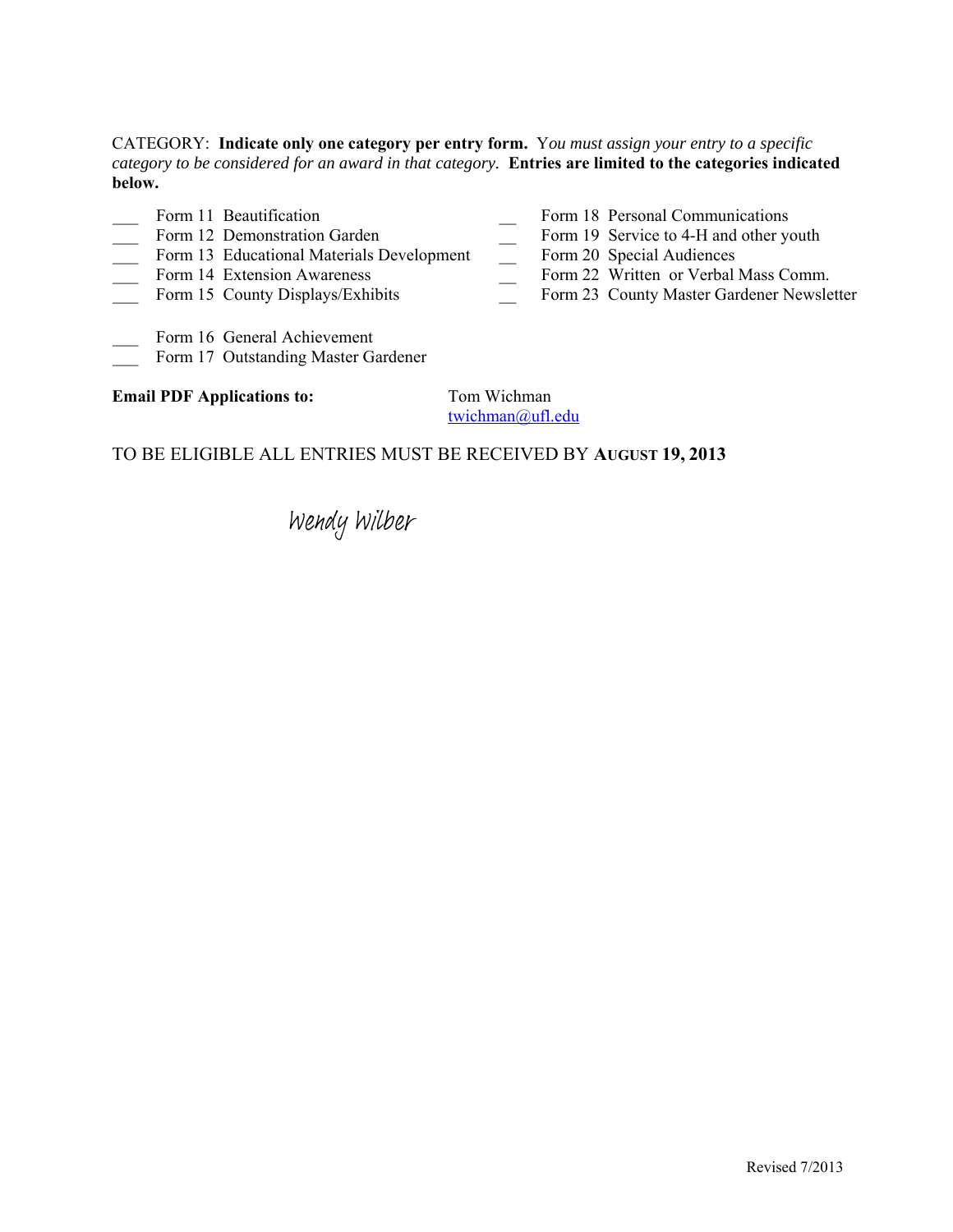# FLORIDA MASTER GARDENER

# EDUCATION MATERIALS DEVELOPMENT AWARD

A. Title of Horticultural Program.

## Alachua County Master Gardener's Garden Calendar & Journal for North Central Florida

- B. How was the education piece used in the Horticulture Program
	- The intent of this journal is "organic" and useable. Our desire is that this calendar/journal be used and written in, with well worn corners, smudges of dirt and spills of coffee.
	- Used by North Central Florida Gardeners
	- Educational tool for our gardeners: highlights of 'What To Do Every Month', 'Seasonal To-Do Items' (Spring, Summer, Fall and Winter), highlights for each individual month, a' How Does Your Garden Grow' Section for Planning and Information on Flowers, Butterfly Gardens, Fruit and Nut Trees, Herbs, Vegetables, Plants From Friends, Composting, along with information on our Farmers Markets, Community Gardens, UF/IFAS Publications, Florida-Friendly Landscaping ™ principles, and pages for planning grids and notes.
	- Incorporated suggestions for using the journal to track what was planted, what chores need to be accomplished and to track the successes and misses.
		- $\triangleright$  Sketch out your current and future gardens
		- $\triangleright$  Jot down when you started seeds and when sprouted
		- $\triangleright$  Note when plants start to bloom or when they set fruit
		- $\triangleright$  And many, many more
- C. How many times was the education piece used? We are hopeful that our gardeners refer to this journal whenever they garden. For some of our gardeners that could be daily. Currently 400 journals have been distributed.
- D. Who was the audience? Alachua County Master Gardeners and all of North Central Florida Gardeners.
- E. How many people were in the audience? Alachua County Master Gardeners and North Central Florida Gardeners. The original printing was 500.
- F. Evaluation of program and (describe how the program was evaluated and the impact on the audience). The feedback we have received from the Master Gardeners is very positive along with feedback from others who purchased the journals.